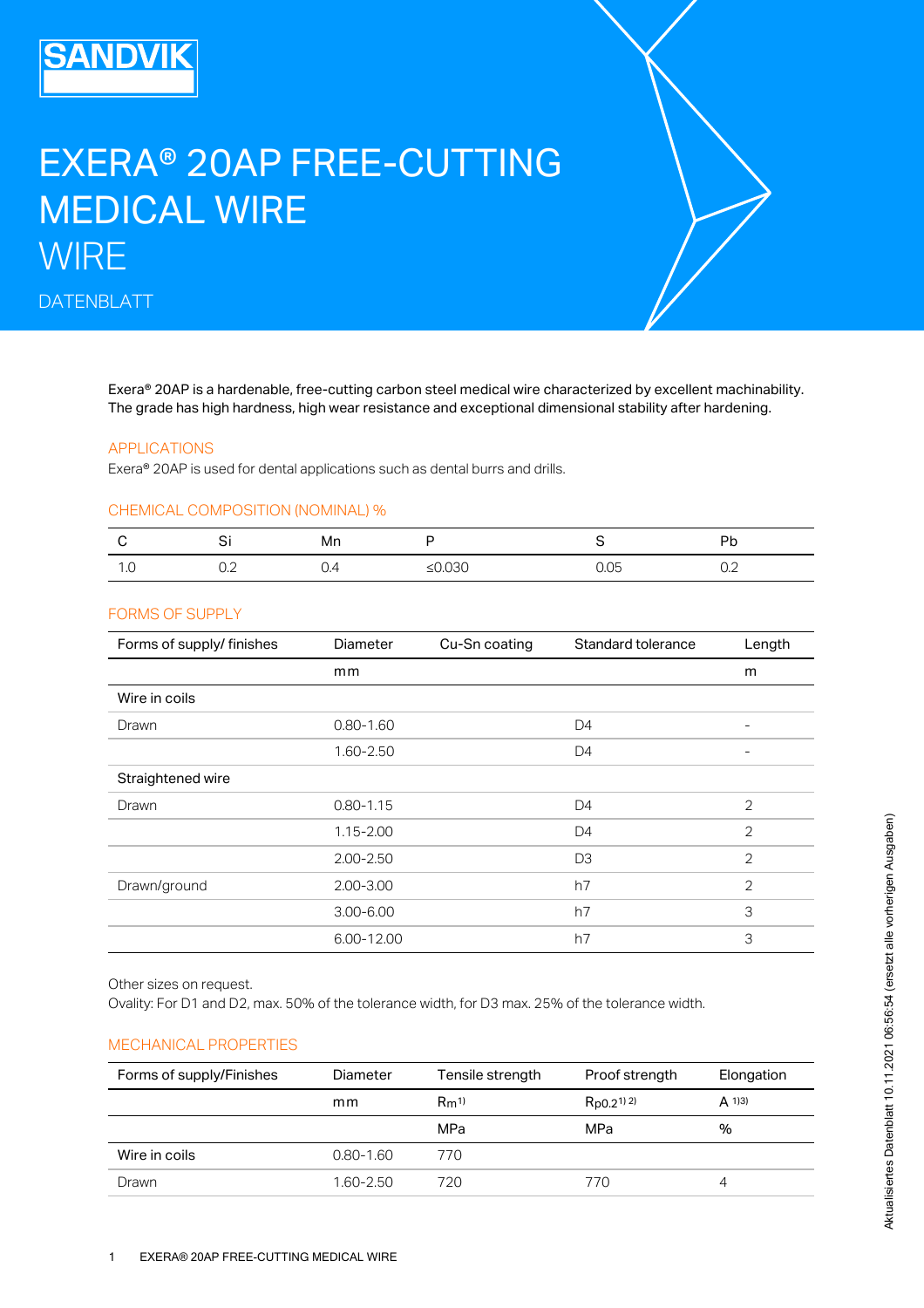| Forms of supply/Finishes | Diameter      | Tensile strength | Proof strength       | Elongation |
|--------------------------|---------------|------------------|----------------------|------------|
|                          | mm            | $Rm^{1}$         | $R_{DQ,2^{1}}^{(2)}$ | $A$ 1)3)   |
|                          |               | MPa              | <b>MPa</b>           | %          |
| Straightened wire        | $0.80 - 1.15$ | >980             | 720                  | 7          |
| Drawn                    | $1.15 - 2.00$ | >920             | >910                 | 3          |
| Drawn/ground             | $2.00 - 2.50$ | >900             | >850                 | 5          |
|                          | $2.00 - 3.00$ | >920             | >830                 | 7          |
|                          | $3.00 - 6.00$ | 810              | >850                 | 6          |
|                          | 6.00-12.00    | 750              | 670                  | 10         |
|                          |               |                  | 620                  | 12         |

1) Nominal values. Other properties on request.

2)  $R<sub>p0.2</sub>$  and elongation values are given for information only.

#### Impact strength

Quenching time and temperature is dependent on material size, the specimens for impact strength are larger than standard wire.

Table of impact strength for Exera® 20AP, hardened and quenched condition (soaking temperature 800°C and soaking time 10 min, tempering time is 30 min)

| Tempering temperature, °C | Impact strength, J |
|---------------------------|--------------------|
| 200                       | 1.3                |
| 300                       | 2.0                |
| 400                       | 7.3                |
| 500                       | 10.0               |
| 600                       | 17.0               |



Impact strength, J

Figure 1. Impact strength after recommended hardening procedures, valid for all dimensions. Soaking time 30 minutes. Standard Charpy-V specimens at 20°C.

#### PHYSICAL PROPERTIES

Density annealed 7.8 g/cm<sup>3</sup>, 0.28 lb/in<sup>3</sup>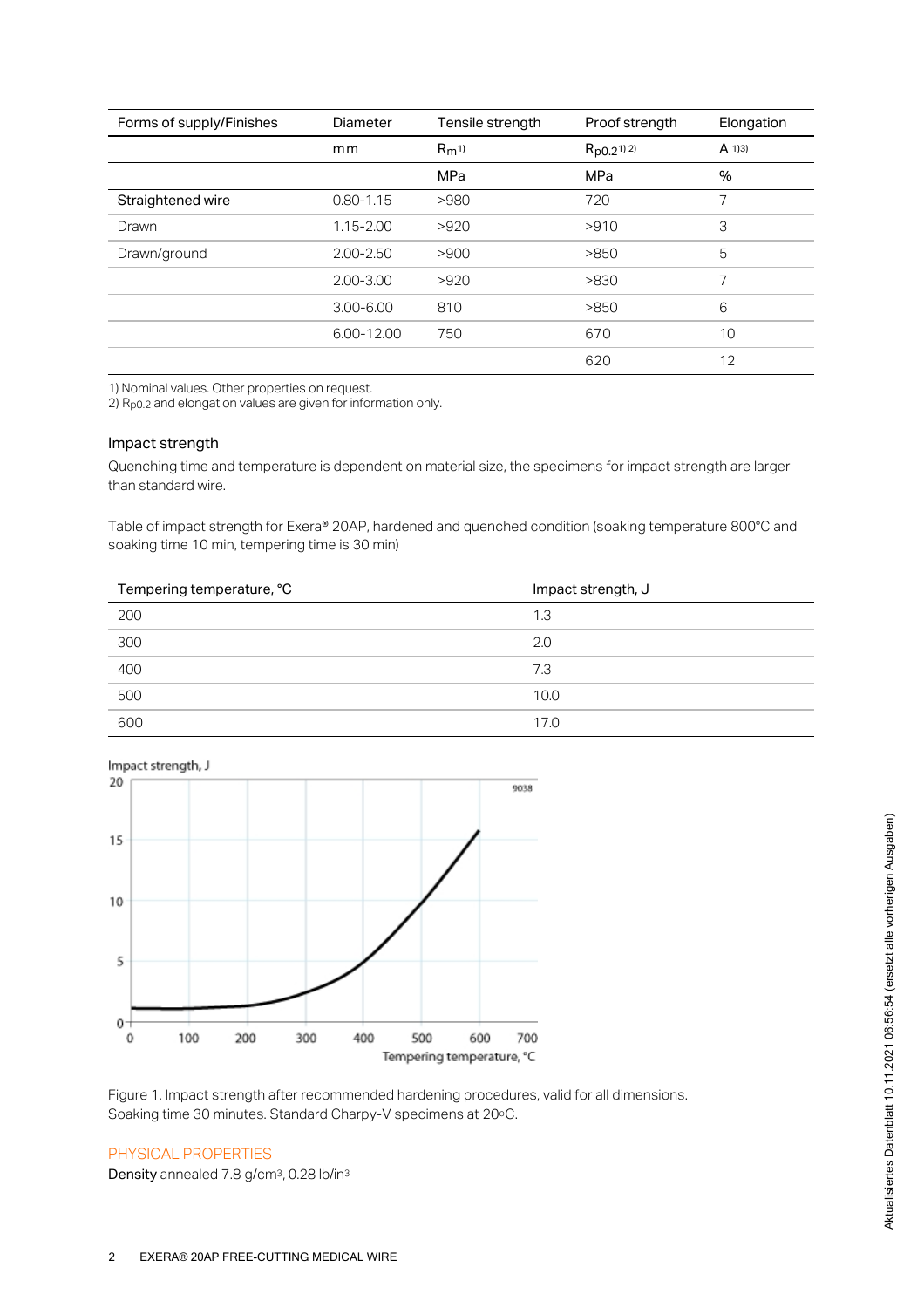# Resistivity

Cold drawn, 0.18 µΩm Heat treated, 0.21 µΩm

#### Thermal expansion 1)

| Temperature, °C | 20-100 | 20-200 | 20-300 |
|-----------------|--------|--------|--------|
| Cold drawn      | 11.5   | 11.5   | 12.5   |
| Heat treated    | 11.5   | 12.0   | 12.5   |

1) Mean values in temperature ranges (x10-6)

Exera® 20AP is a magnetic material.

# HEAT TREATMENT

## Soft-annealing

When required, soft-annealing should be conducted for a period of one hour at a temperature of 650 - 680°C.

#### **Hardening**

| Diameter | Temperature | Soaking time | Quenching                |
|----------|-------------|--------------|--------------------------|
| mm       | ٥C          | approx. min. |                          |
| ≤5       | $800 - 820$ | $3 - 6$      | in oil at $50^{\circ}$ C |
| > 5      | 790 - 810   | 6 - 10       | in water                 |

The smaller the diameter, the shorter the soaking time. To avoid oxidation and decarburization, hardening should be conducted in a protective gas atmosphere using nitrogen, argon or a vacuum.

Contact Sandvik for further advice.

Prolonged service at elevated temperatures causes decreased hardness when used in the hardened and tempered condition. See also "Impact strength".

#### **Tempering**

| Temperature, ∘C     | $100 - 600$ |
|---------------------|-------------|
| Tempering time, min | $30 - 60$   |

The core of the material needs a tempering time of at least 30 minutes. To reduce the risk of cracking, tempering should be conducted immediately after hardening. The heating rate should not be too high, particularly in the case of intricately shaped components.

#### **Hardness**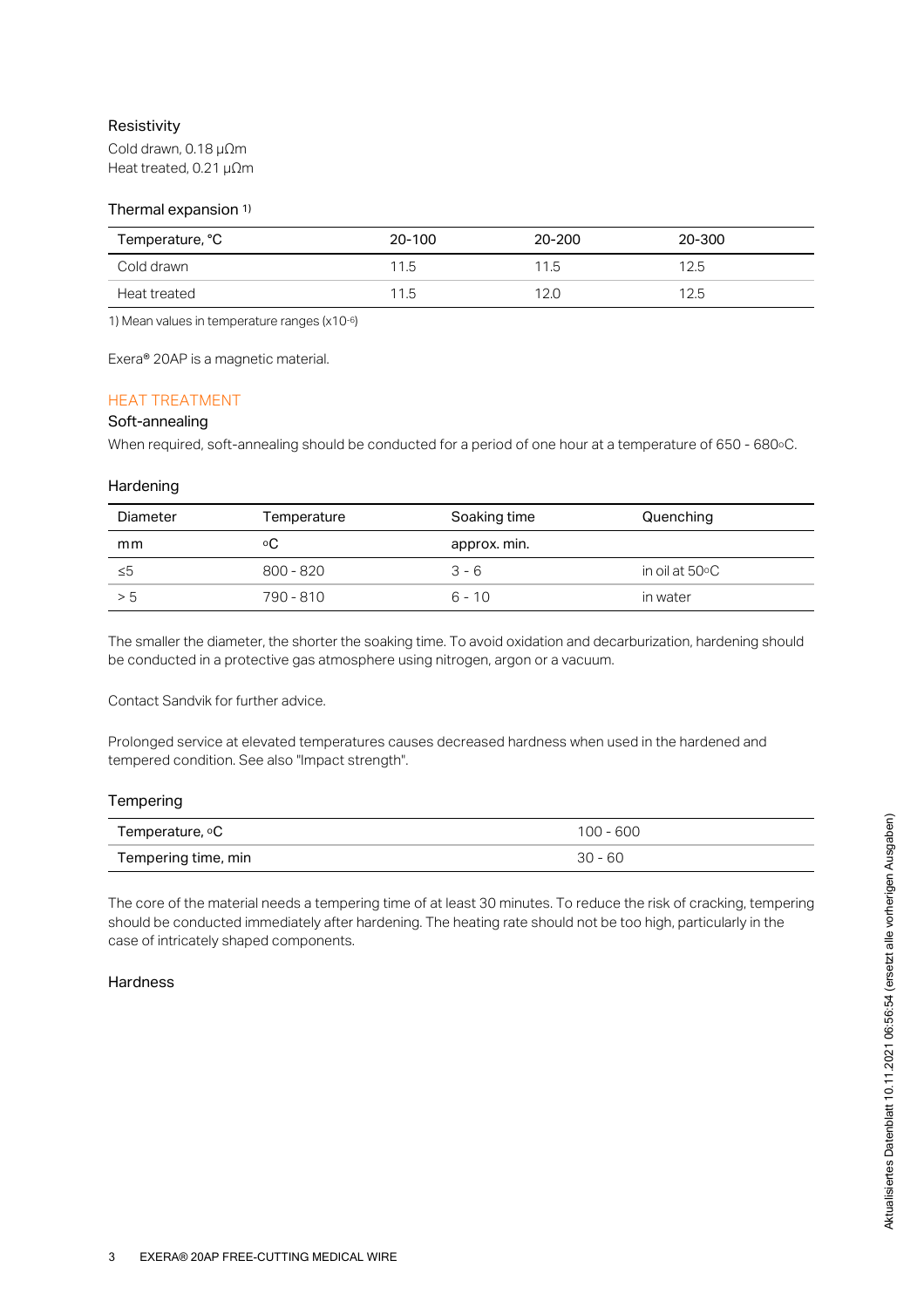

Figure 2. Hardness after recommended hardening procedures, valid for all dimensions. Soaking time 30 minutes.

#### MACHINING

The recommended values, based on Sandvik Coromant cemented carbide cutting tools or high speed steel tools from Sandvik, are to be regarded as starting data. To obtain the optimal combination of finishes, tolerances and productivity the values should be adjusted for each individual operation. The data assumes the use of a suitable cutting fluid. If machining without a cutting fluid, the values should be reduced by about 10%.

Detailed recommendations can be obtained from your nearest Sandvik Coromant or Sandvik office.

In the manufacture of sophisticated precision components, the material's highly uniform and very good machinability offers reliable production with high productivity. This is of major importance since component processing costs can be several hundred times greater than the cost of the raw material.

Material in the drawn condition up to Ø 3 mm has a Cu/Sn surface layer. The layer enables components to be machined by lathes equipped with guide bushing.

#### Turning

The charts below give guidance of how speed and feed affect diameter tolerances and surface roughness of turned components. The charts are based on longitudinal turning. The tolerances are given by using the ISOsystem, i.e. IT7 could mean h7, k7 or js7.

The tools used in Figure 3 - 6 were brazed cemented carbide tools and in Figure 7 indexable cemented carbide inserts. Brazed tools used: Sandvik Coromant tool 310 L197-1212-200 grade H10F, rake angle 0°, clearance angle 6° and entering angle 90°. Indexable tools used: Sandvik Coromant insert TCMT 110202-UF GC415 and tool holder STGCL 1212F 11.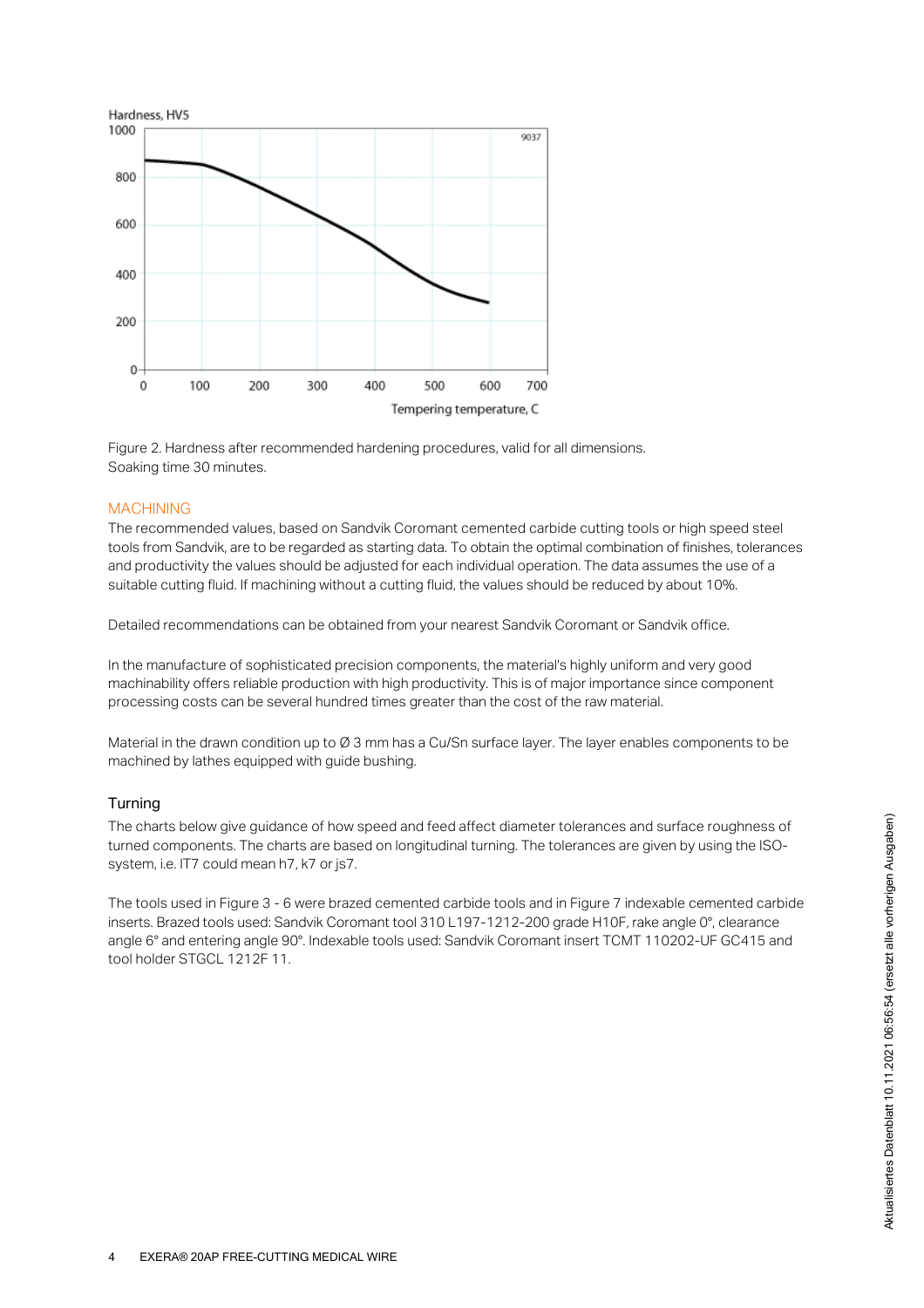

Figure 3. Wire diameter 1.20 mm, high tensile strength, drawn condition, depth of cut between 0.2-0.3 mm. Brazed cemented carbide



Figure 4. Wire diameter 1.20 mm, medium tensile strength, drawn condition depth of cut between 0.2-03 mm. Brazed cemented carbide.

Aktualisiertes Datenblatt 10.11.2021 06:56:54 (ersetzt alle vorherigen Ausgaben) Aktualisiertes Datenblatt 10.11.2021 06:56:54 (ersetzt alle vorherigen Ausgaben)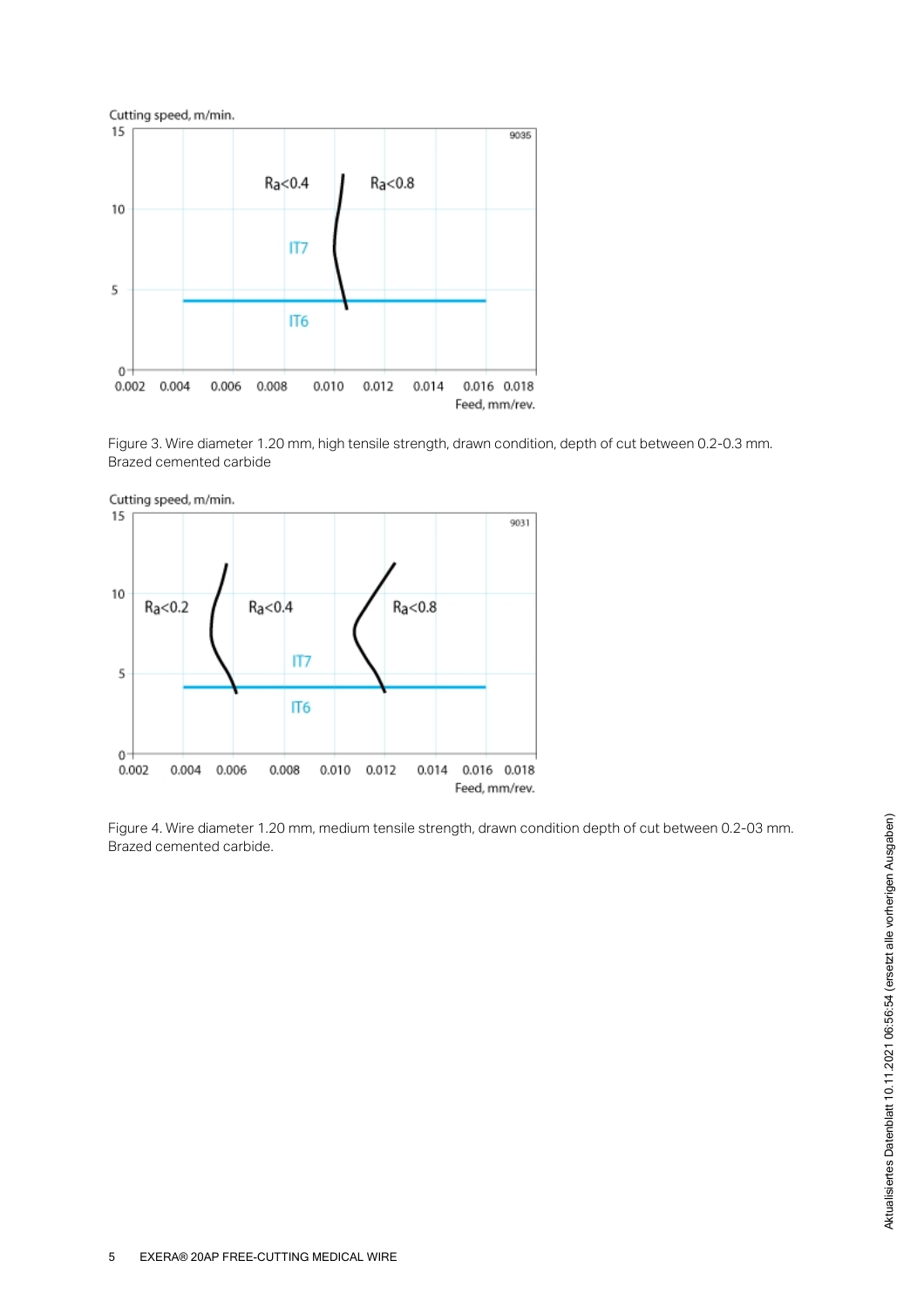

Figure 5. Wire diameter 3.00 mm, drawn condition, depth of cut between 0.4-0.6 mm. Brazed cemented carbide.



Cutting speed, m/min.

Figure 6. Wire diameter 3.50 mm, ground condition, depth of cut between 0.5-0.9 mm. Brazed cemented carbide.



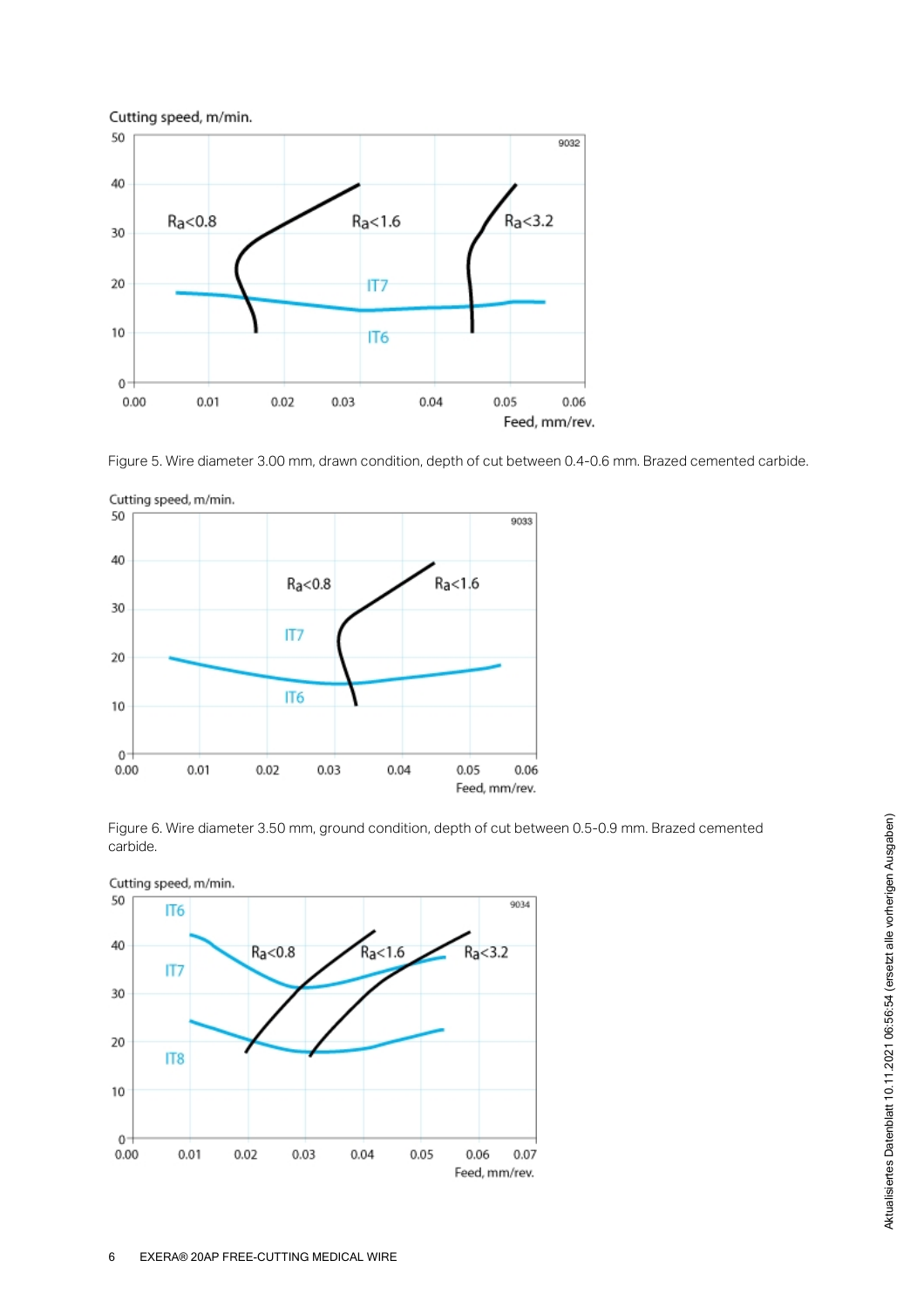Figure 7. Wire diameter 6.0 mm, ground condition, depth of cut between 0.2-0.5 mm. Indexable cemented carbide inserts.

#### CNC lathes and similar

Indexable insert tools. For diameters d < approx. 20 mm lower cutting speeds should be used.

| Feed    | Cutting speed |         |         |
|---------|---------------|---------|---------|
| mm/rev. | $m/min$ .     |         |         |
|         | GC 4015       | CT525   | GC 235  |
|         | CT 5015       | GC 4025 | GC 4035 |
| 0.05    | 310           | 225     | ۰       |
| 0.15    | 200           | 190     | 180     |
| 0.5     | $\equiv$      | ۰       | 150     |

#### Bar automatics

Diameter > approx. 2 mm

| Tool       | Cutting speed |
|------------|---------------|
|            | m/min.        |
| CC.        | 45-55         |
| <b>HSS</b> | $25 - 35$     |

#### Single and multiple spindle automatic lathes

Diameter > approx. 10 mm

| Operation                      | Finish turning | Rough turning |
|--------------------------------|----------------|---------------|
|                                | Feed, mm/rev.  |               |
| Single point                   | $0.05 - 0.10$  | $0.10 - 0.25$ |
| Forming                        | $0.01 - 0.03$  | $0.03 - 0.08$ |
| Plunge cutting and parting off | $0.02 - 0.05$  | $0.05 - 0.10$ |

#### Longitudinal turning automatics, plunging automatics and similar machines

| Longitudinal turning automatics, plunging automatics and similar machines                                                                                                    |               |                              |                |                             |
|------------------------------------------------------------------------------------------------------------------------------------------------------------------------------|---------------|------------------------------|----------------|-----------------------------|
| Diameter < approx. 10 mm                                                                                                                                                     | Cutting depth | Finish turning <sup>1)</sup> | Medium         | Rough turning <sup>2)</sup> |
| Operation                                                                                                                                                                    | mm            | Feed, mm/rev.                |                |                             |
| Single point turning                                                                                                                                                         | <1            | $0.005 - 0.01$               | $0.01 - 0.015$ | 0.025                       |
| Forming                                                                                                                                                                      | $1 - 3$       | 0.02                         | 0.03           | 0.05                        |
|                                                                                                                                                                              |               | 0.01                         | 0.02           | 0.03                        |
| Plunge cutting and parting off                                                                                                                                               | >3            | 0.005                        | 0.015          | 0.03                        |
|                                                                                                                                                                              |               | 0.01                         | 0.02           | 0.04                        |
| 1) For parts requiring high precision.<br>2) For parts with moderate tolerance requirements and parts that subsequently must be finish machined.<br>Parting off and grooving |               |                              |                |                             |
|                                                                                                                                                                              |               |                              |                |                             |
| Parting off in CNC lathes and similar                                                                                                                                        |               |                              |                |                             |

# Parting off and grooving

#### Parting off in CNC lathes and similar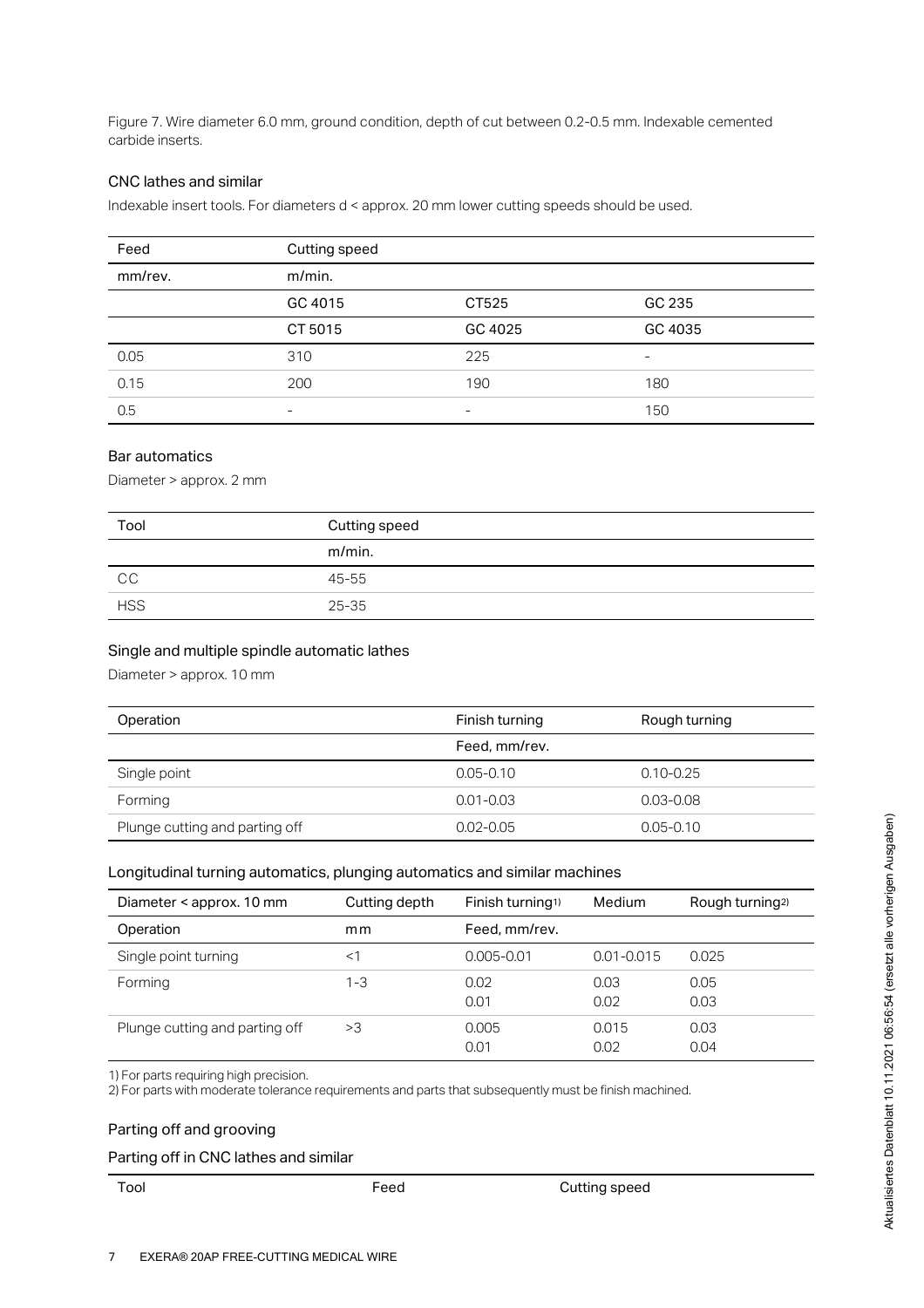|              | mm/rev.       | $m/min$ . |
|--------------|---------------|-----------|
| GC 235, 4025 | $0.05 - 0.15$ | 55-110    |
| <b>HSS</b>   | 0.02-0.05     | 25-35     |

# Threading

| Tool                   | Grade                   | Cutting speed          |
|------------------------|-------------------------|------------------------|
|                        |                         | $m/mm$ .               |
| Threading dies         | <b>HSS</b>              | $3 - 6$                |
| Self-opening die heads | <b>HSS</b>              | $5 - 10$               |
| Thread chasers         | <b>HSS</b><br><b>CC</b> | $20 - 35$<br>80-135    |
| Thread rolling         | <b>HSS</b><br>CC        | $10 - 15$<br>$15 - 20$ |
| Thread turning         | GC1020                  | 80-100                 |

# Drilling

| Drill diameter | Feed    | Speed |
|----------------|---------|-------|
| mm             | mm/rev. | rpm   |
| 0.5            | 0.005   | 2650  |
| $\mathbf 1$    | 0.01    | 2500  |
| 31)            | 0.03    | 1500  |
| 51)            | 0.05    | 1200  |
| 81)            | 0.07    | 900   |
| 1011           | 0.09    | 700   |

Cemented carbide drills of Delta type with the following data can also be used: Grade GC1020, speed 60-100 m/min. 1)

#### Milling

| Operation                                                | Grade               | Feed     | Cutting speed |
|----------------------------------------------------------|---------------------|----------|---------------|
|                                                          |                     | mm/tooth | $m/mm$ .      |
| Finish milling with high cutting speed under             | 530 or              | 0.1      | 140-180       |
| favorable working conditions                             | 1025                | 0.2      | 110-150       |
| Finish and medium-rough milling under normal to          | 4030 or             | 0.1      | 130-160       |
| difficult working conditions                             | 4040                | 0.2      | 100-125       |
| Medium-rough to rough milling under difficult conditions | SM <sub>30</sub> or | 0.1      | $90 - 110$    |
|                                                          | 4040                | 0.2      | 80-90         |

# End milling

| Tool type               | Grade        | Cutting speed |
|-------------------------|--------------|---------------|
|                         | CС           | $m/mm$ .      |
| Indexable-insert tools  | 530          | 190           |
| Solid carbide end mills | 4030<br>4040 | 165<br>135    |